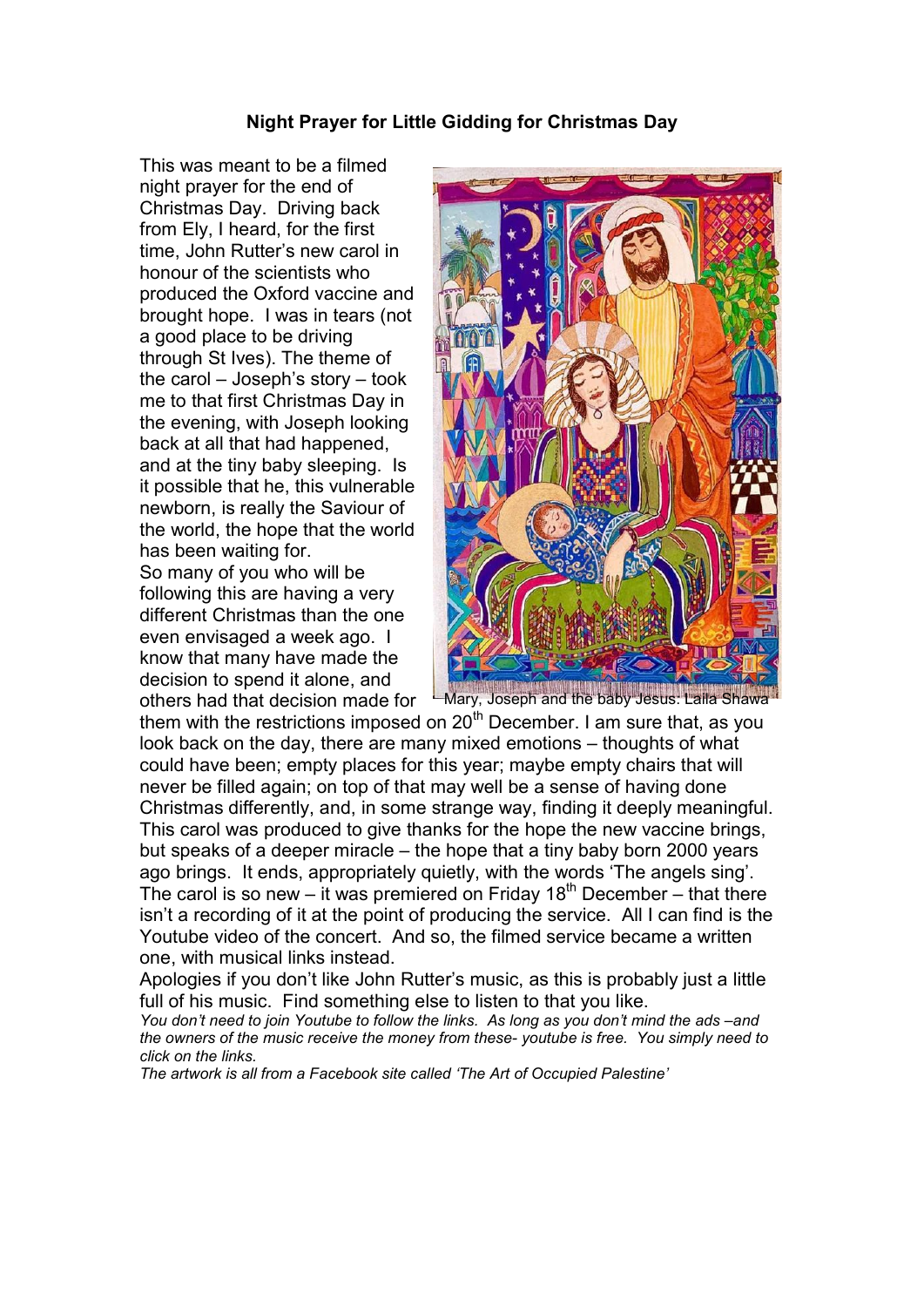Listen to : The Candlelight Carol (John Rutter). https://www.youtube.com/watch?v=MbudPRPrFWI

How do you capture the wind on the water? How do you count all the stars in the sky? How do you measure the love of a mother Or how can you write down a baby's first cry?

> Candlelight, angel light, firelight and star-glow Shine on his cradle till breaking of dawn Gloria, Gloria, in excelsis Deo Angels are singing; the Christ child is born.

Shepherds and wise men will kneel and adore him Seraphim round him their vigil will keep, Nations proclaim him their Lord and their Saviour But Mary will hold him and sing him to sleep.

Find him at Bethlehem laid in a manger Christ our Redeemer asleep in the hay Godhead incarnate and hope of salvation A child with his mother that first Christmas Day

THE PREPARATION The Lord almighty grant us a quiet night and a perfect end. Amen

Our help is in the name of the Lord who made heaven and earth.

We spend a period of silence for reflection on the day that has just past.

Holy God, holy and strong, holy and immortal: have mercy on us.

O God, make speed to save us. O Lord, make haste to help us.

Glory be to the Father, and to the Son and to the Holy Spirit; as it was in the beginning, is now, and shall be for ever. Amen.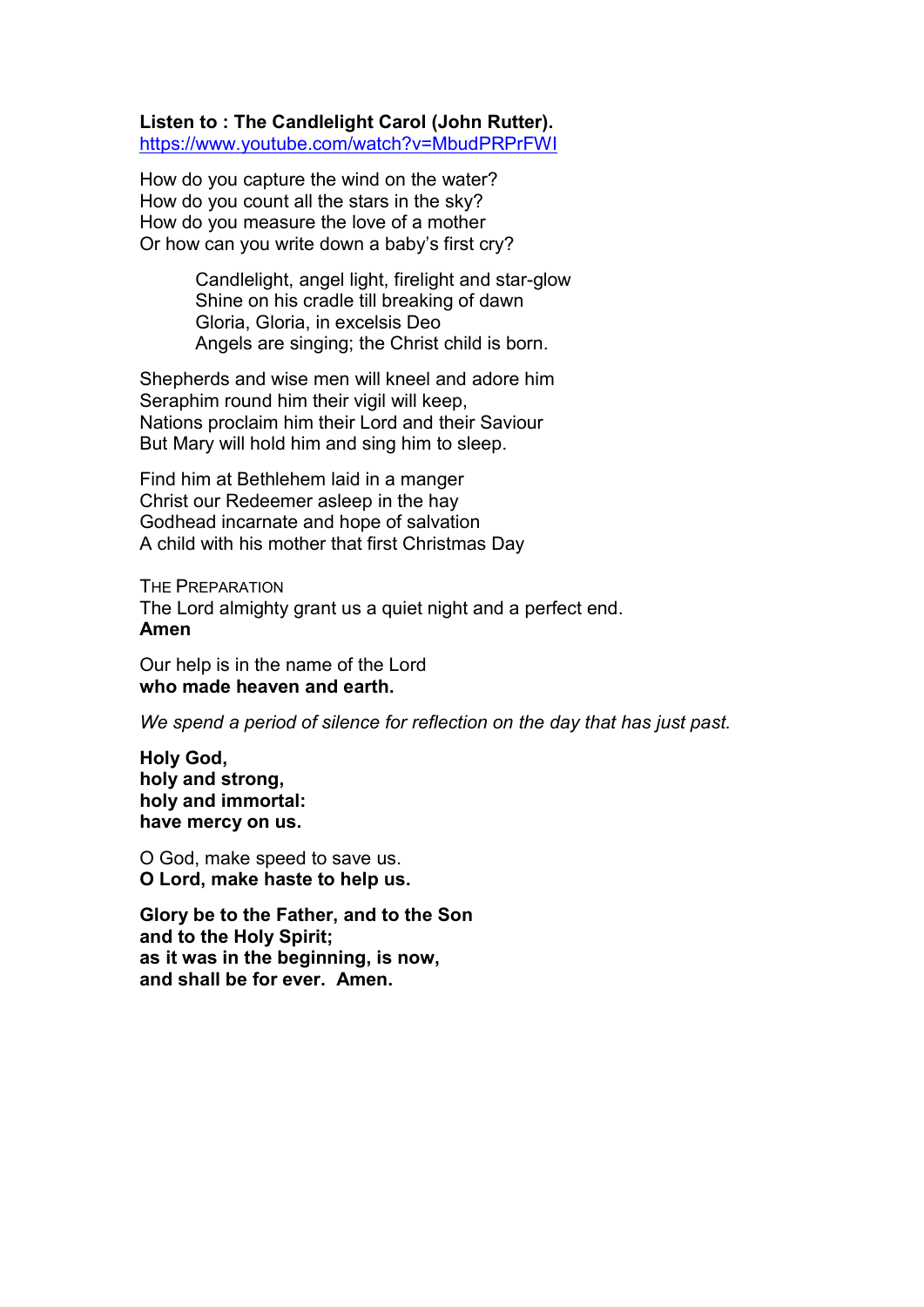#### Listen to :Of the father's love begotten https://www.youtube.com/watch?v=7mkUAk94ThI

Of the Father's love begotten, ere the worlds began to be, he is Alpha and Omega, he the source, the ending he, of the things that are, that have been, and that future years shall see, evermore and evermore.

This is he whom seers and sages sang of old with one accord; whom the writings of the prophets promised in their faithful word; now he shines, the long-expected: let creation praise its Lord, evermore and evermore.

O that birth for ever blessed when the Virgin, full of grace, by the Holy Ghost conceiving, bare the Saviour of our race, and the Babe, the world's Redeemer, first revealed his sacred face, evermore and evermore.

Now let old and young men's voices join with boys' thy name to sing, matrons, virgins, little maidens in glad chorus answering; let their guileless songs re-echo, and the heart its praises bring, evermore and evermore.

O ye heights of heaven, adore him; angel-hosts, his praises sing; powers, dominions, bow before him, and extol our God and King: let no tongue on earth be silent, every voice in concert ring, evermore and evermore.

Christ, to thee, with God the Father, and, O Holy Ghost, to thee, hymn and chant and high thanksgiving and unwearied praises be, honour, glory, and dominion, and eternal victory, evermore and evermore.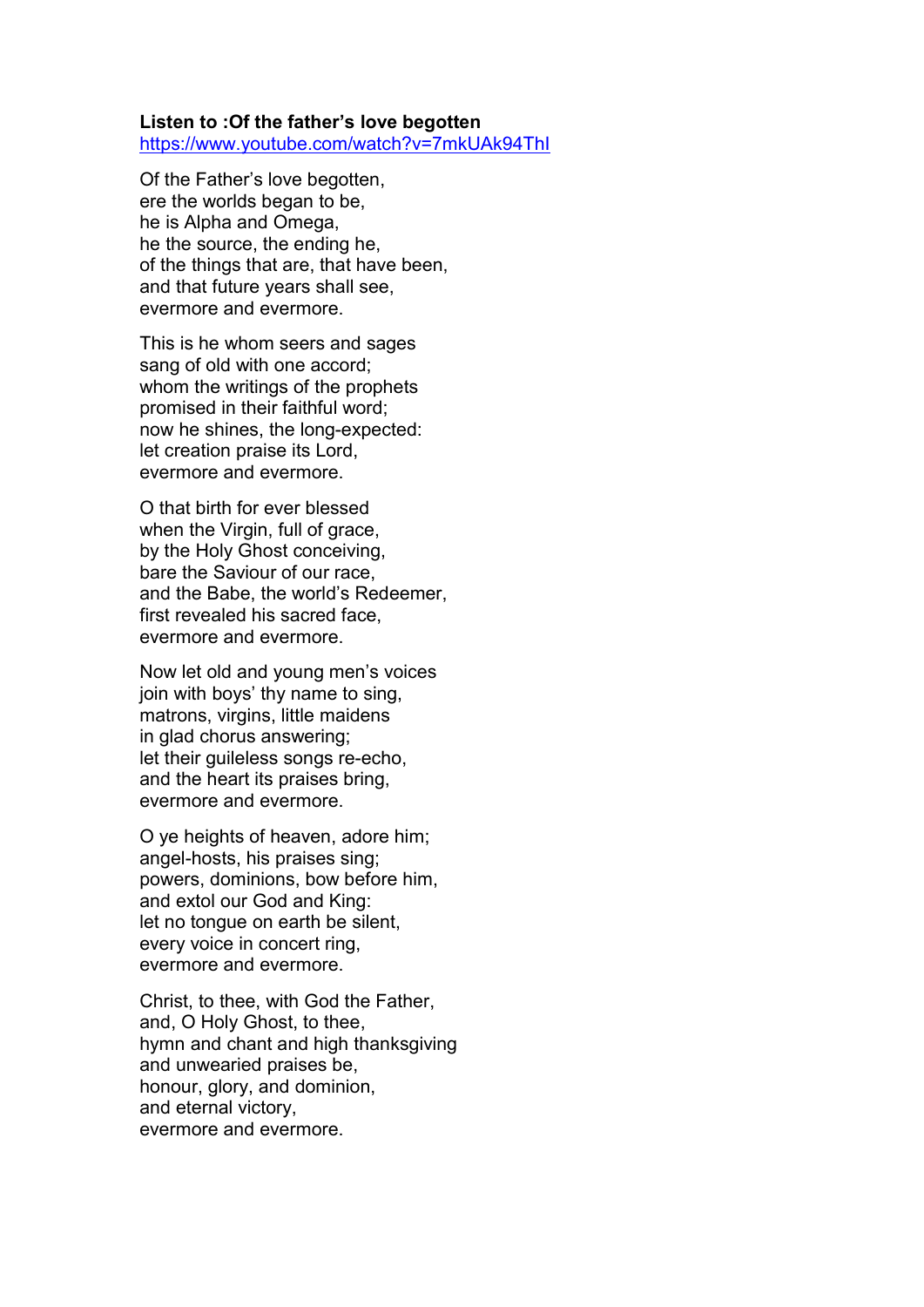

RAWAN ANANI THE HOLY FAMILY

THE WORD OF GOD

Psalm 31: 1-5

In you, O Lord, have I taken refuge; let me never be put to shame; deliver me in your righteousness.

Incline your ear to me; make haste to deliver me.

Be my strong rock, a fortress to save me, for you are my rock and my stronghold; guide me, and lead me for your name's sake.

Take me out of the net that they have laid secretly for me, for you are my strength.

Into your hands I commend my spirit, for you have redeemed me, O Lord God of Truth

Glory be to the Father, and to the Son and to the Holy Spirit; as it was in the beginning, is now, and shall be for ever. Amen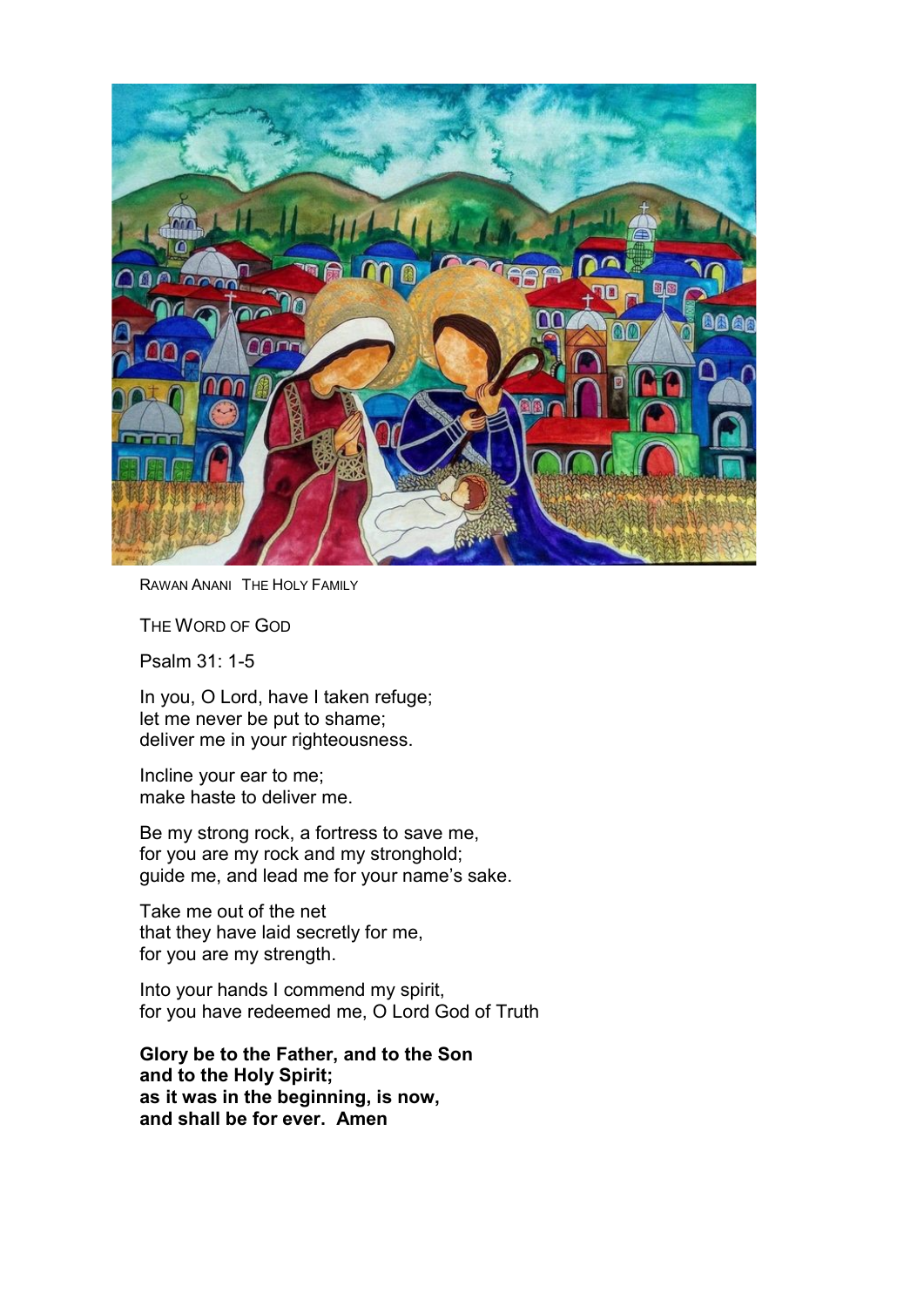

MAHER NAJI

### JOHN 1: 4-5, 14

In the beginning was the Word, and the Word was with God, and the Word was God. He was in the beginning with God. All things came into being through him, and without him not one thing came into being. What has come into being in him was life, and the life was the light of all people. The light shines in the darkness, and the darkness did not overcome it. And the Word became flesh and lived among us, and we have seen his glory, the glory as of a father's only son, full of grace and truth.

### TO THINK ABOUT

# Listen to Joseph's carol

# https://www.youtube.com/watch?v=GM8fn4sSho0

At the time of writing, the carol on its own is not available on Youtube. It is part of a whole concert. At the bottom of the video is a 'slider' which tells you how far into the video you are. The carol begins at 23: 23(23 minutes and 21 seconds) and ends at 27:54.

Long and weary was the journey Hard and dark the road we trod Deep enfolded in the stillness of the night It seemed I heard the voice of God. 'Fear not, Joseph. Weep not, Mary, travel onward through the darkness of night; Bethlehem will see his glory: Christ, Emmanuel, the Lord of light'.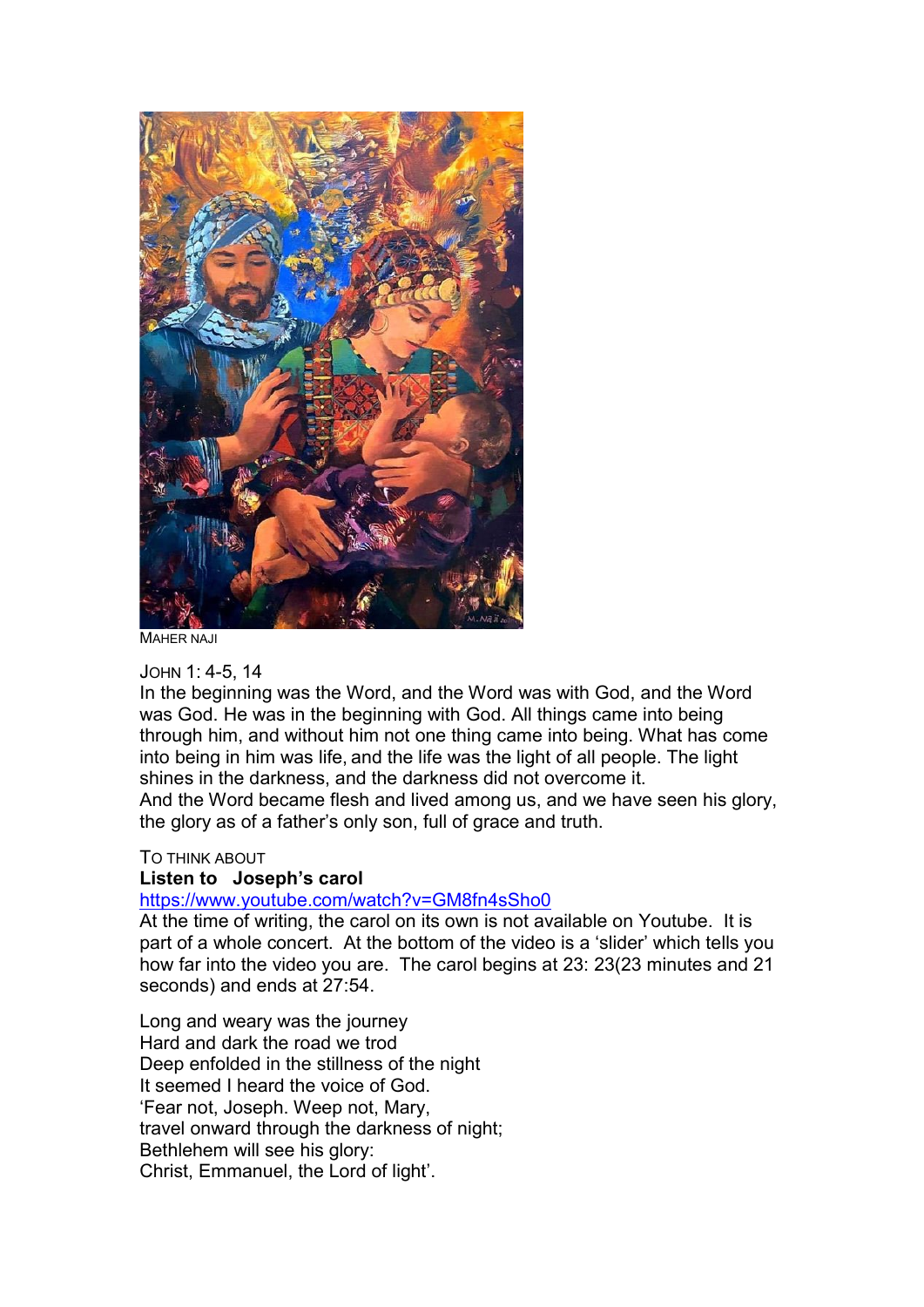Ecce miraculum, ecce miraculum Here in a stable lies your heav'nly King. Ecce miraculum, ecce miraculum, Alleluia, alleluia hear the angels sing.

Journey's end was just as stable bare, Cold and lonely for a birth; Ox and ass were our companions there When God revealed himself on earth Shepherd came in awe and wonder, Kneeling low beside his manger stall, Angels singing, Wise men bringing Gifts to lay before the Lord of all.

Ecce miraculum, ecce miraculum, Here in a stable lies your heav'nly King. Ecce miraculum, ecce miraculum, Alleluia, alleluia, hear the angels sing.

This beautiful carol is dedicated to the Oxford COVID Vaccine Trail Group and RECOVERY Team.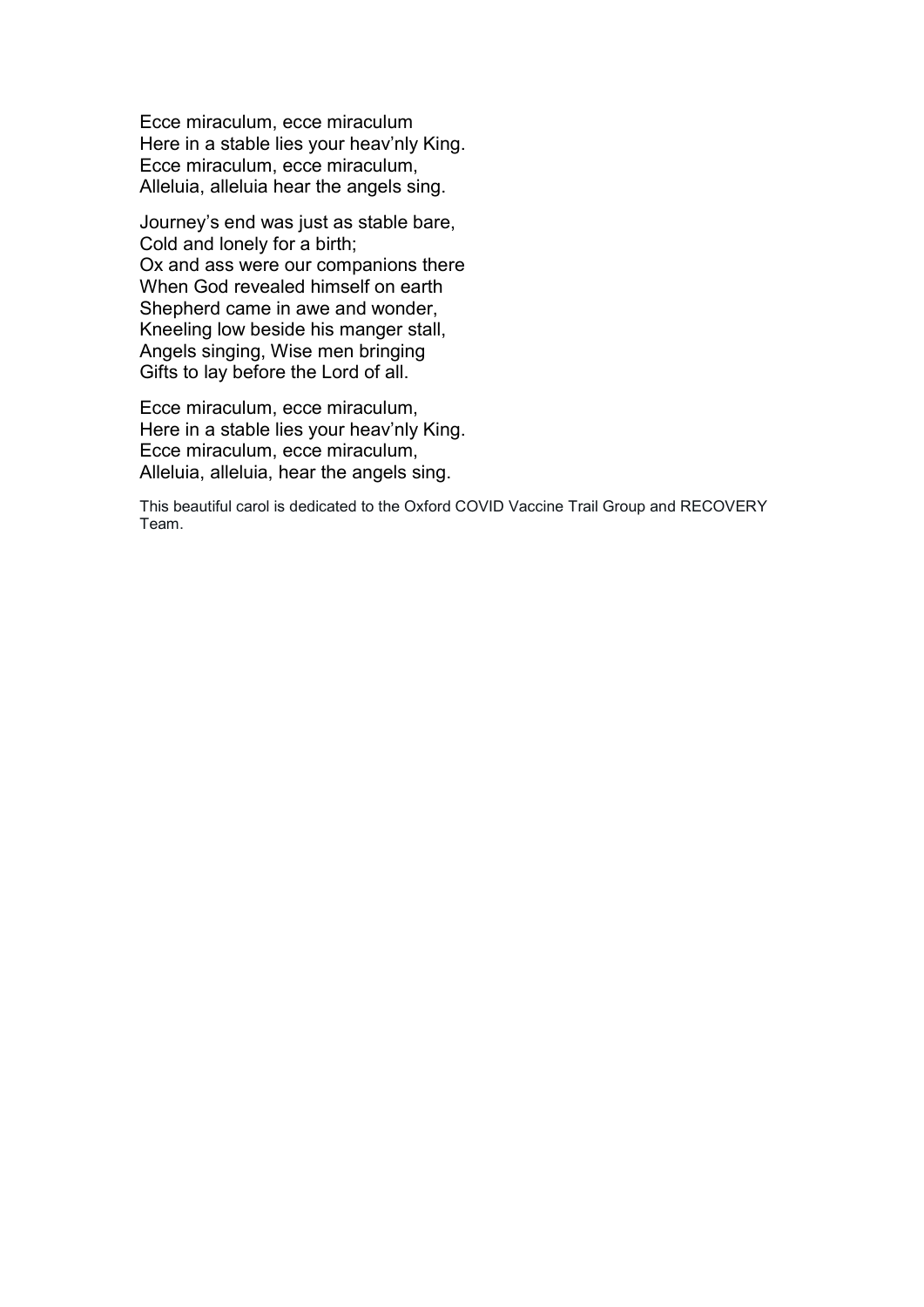

SLIMAN MANSOUR

JOSEPH (Lisa Debney from 'Hay and Stardust'

Here I stand, holding the tiny, warm weight of God in my hands. Such a tiny weight of the world. Here I stand, the proud father? – not me. I have been utterly humbled by your arrival. You're not my offspring, not part of me, and yet, at the same time, already inextricably part of my life. I was your hasty midwife, who delivered you with unskilled trembling hands. Who pulled you from your haven into this. The place which is more accustomed to witnessing the first uncertain breaths of calves and lambs than the first uncertain breaths of a Messiah. Here I stand with your weight both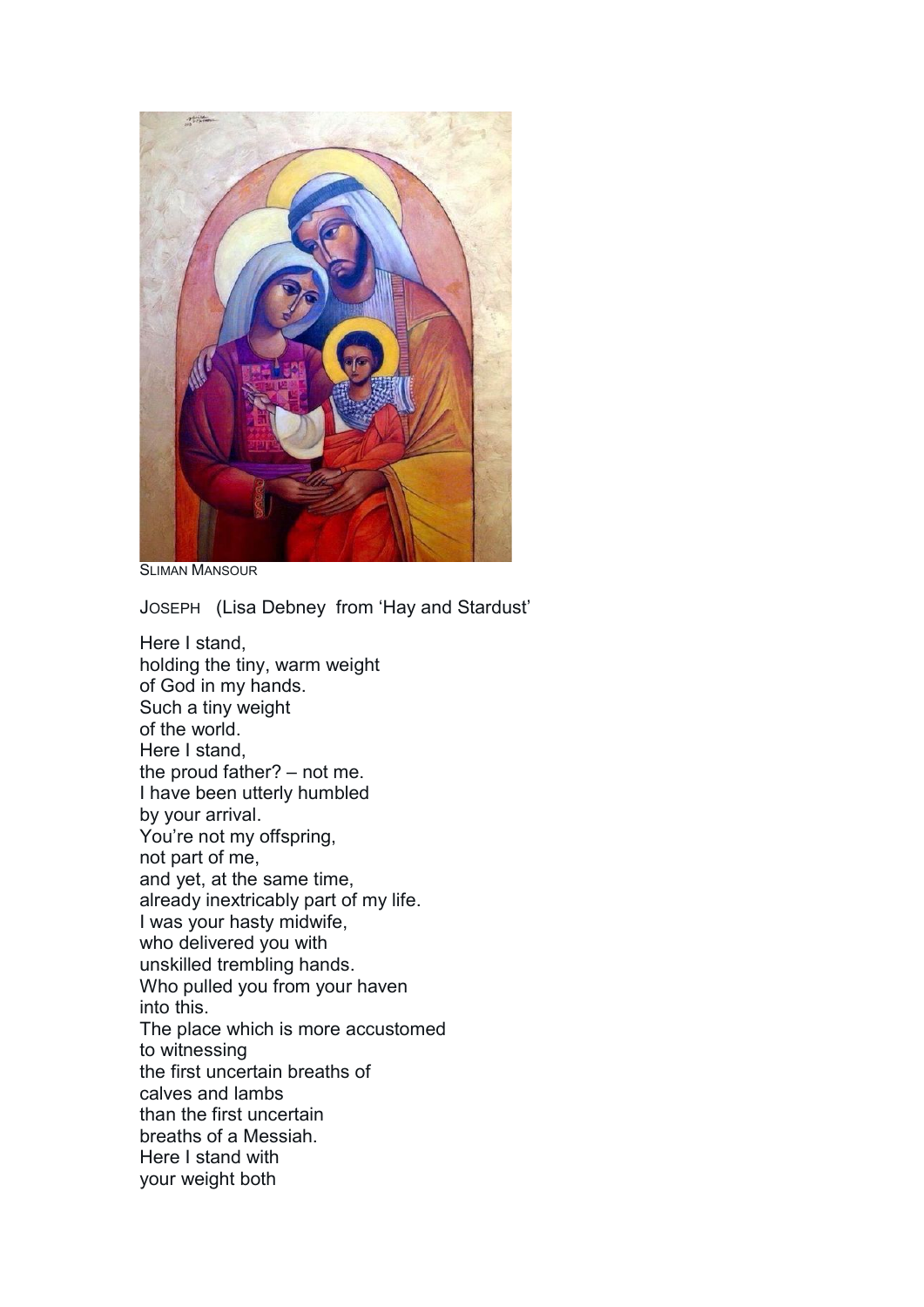small and immense resting on me. So maybe I am proud, proud of the privilege, proud of being your father just for the present. And I pray, little Lord, that just as I delivered you, you will in return one day deliver me.

SOMETIMES I CRY (KATHY GALLOWAY IN 'HAY AND STARDUST'

Sometimes I cry when I think of the child born in a stable, no room anywhere, growing to live in a world cold with grief and shame, dying in agony, nailed there by fear.

Sometimes I pray when I think of the child, born to be human in weakness and care, growing to stand with the poor and the prisoner, dying to raise them in freedom to share.

Sometimes I laugh when I think of the child, born without name on the edge of the town, growing in powerlessness, changer of images, dying derided and mocked as a clown.

Sometimes I tremble when I think of the child, born out of mystery, starlight and sign, maker of miracles out of reality, raising them up till the end of all time.

But sometimes I sing when I think of the child, born out of joy and obedience and pain, growing to touch human living with ecstasy, dying to show us that love lives again.



Scar of Bethlehem Banksy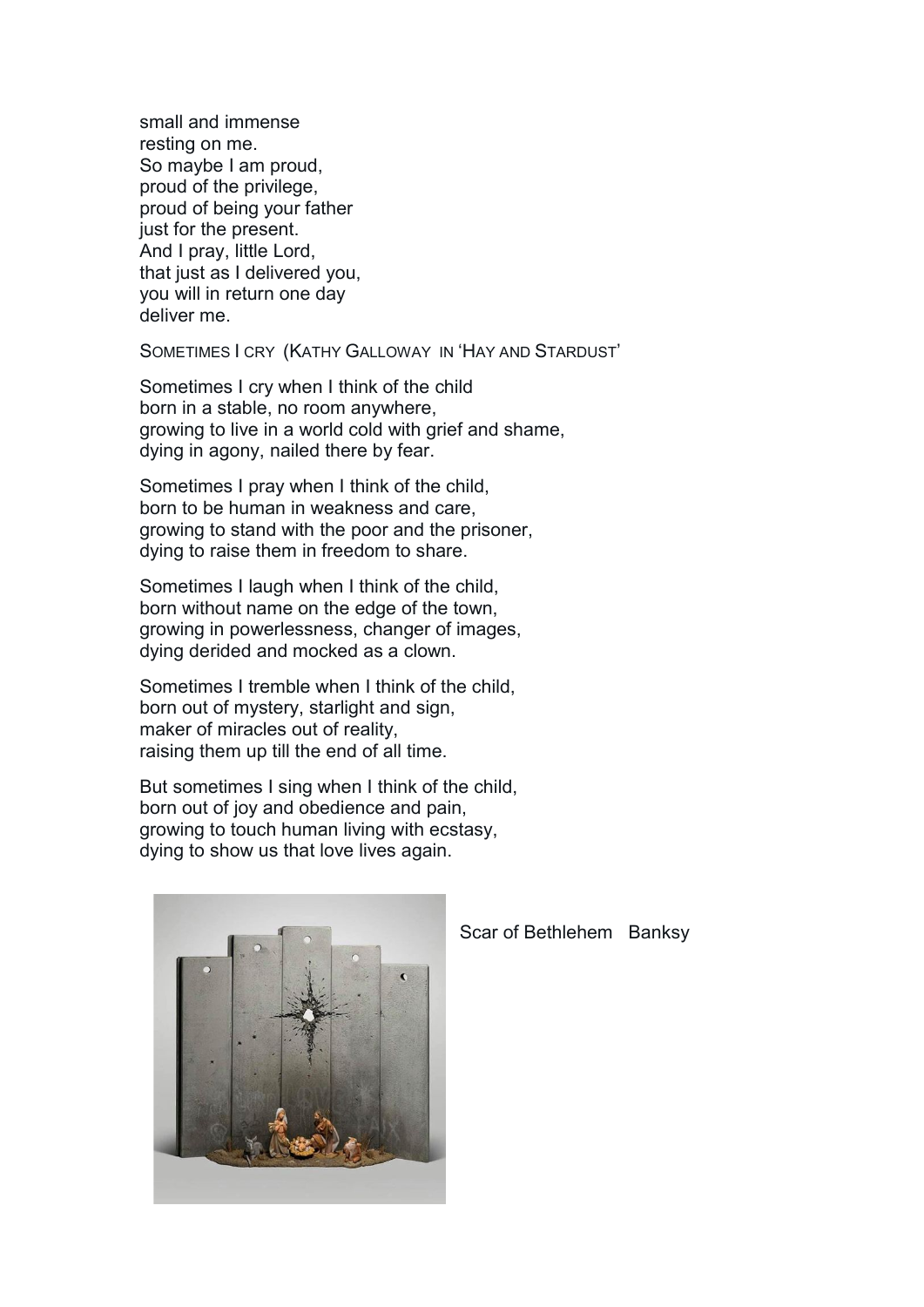#### THE RESPONSORY

Into your hands, O Lord, I commend my spirit .Alleluia, alleluia Into your hands, O Lord, I commend my spirit Alleluia, alleluia

For you have redeemed me, Lord God of truth I commend my spirit.

Glory to the Father, and to the Son and to the Holy Spirit: Into your hands, O Lord, I commend my spirit. Alleluia, alleluia

Keep me as the apple of your eye. Hide me under the shadow of your wings.The

NUNC DIMITTIS

Alleluia. The Word was made flesh, alleluia, and dwelt among us. Alleluia, alleluia.

Now, Lord, you let your servant go in peace: your word has been fulfilled.

My own eyes have seen the salvation which you have prepared in the sight of every people:

A light to reveal you to the nations and the glory of your people, Israel

Glory be to the Father, and to the Son and to the Holy Spirit; as it was in the beginning, is now, and shall be for ever. Amen

Alleluia. The Word was made flesh, alleluia, and dwelt among us. Alleluia, alleluia.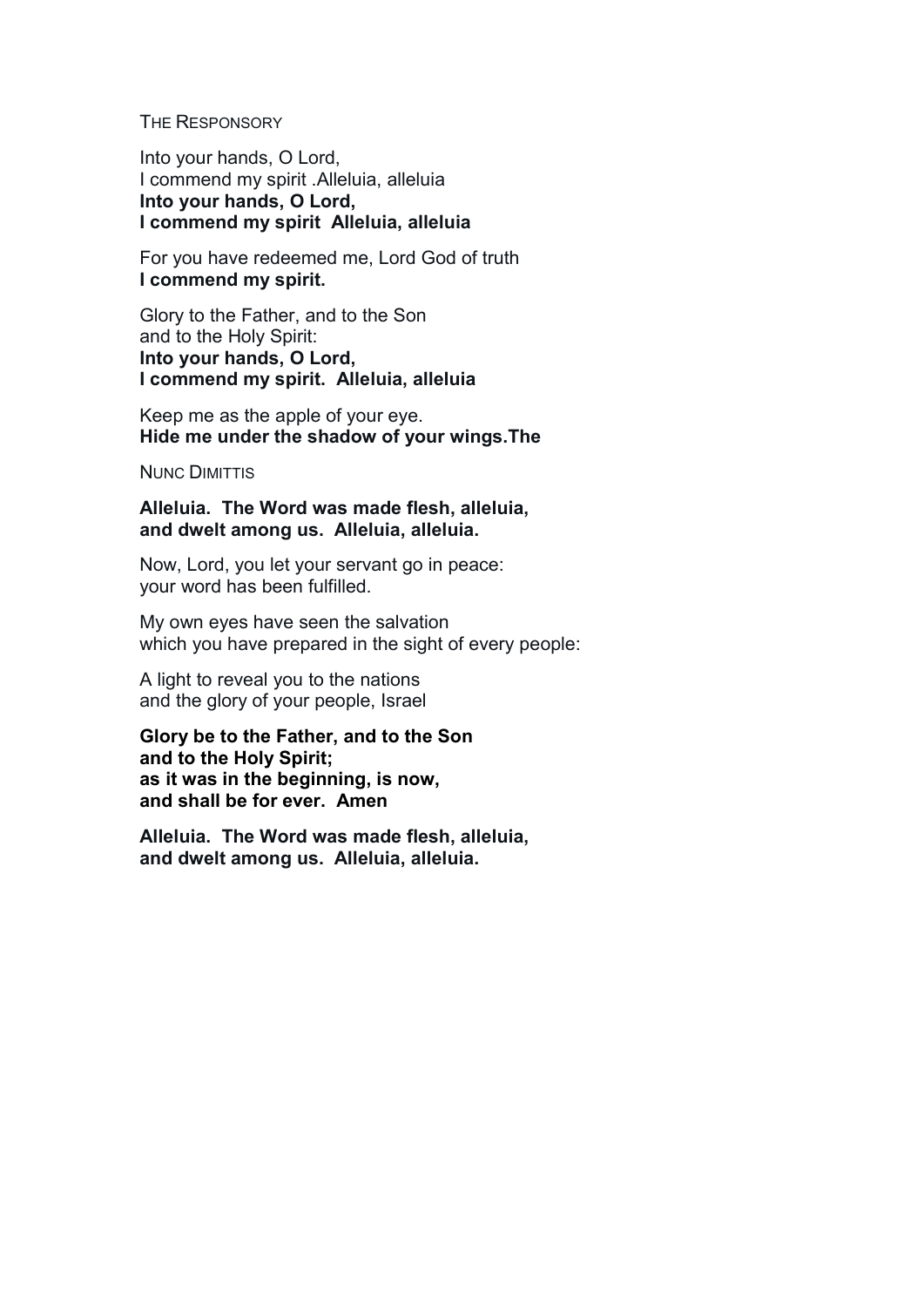PRAYERS When the world was dark and the city was quiet, you came.

You crept in beside us.

And no-one knew. Only the few who dared to believe that God might do something different.

Will you do the same this Christmas, Lord?

Will you come into the darkness of tonight's world; not the friendly darkness as when sleep rescues us from tiredness, but the fearful darkness, in which people have stopped believing that COVID 19 will be controlled or that we will see our families and friends once more or that war will end or that food will come or that a government will change or that the Church cares?

Will you come into that darkness and do something different to safe your people from death and despair?

Will you come into the quietness of our cities and towns and villages, not the friendly quietness as when lovers hold hands, but the fearful silence when the phone has not rung, the letter has not come, the friendly voice no longer speaks, the doctor's face says it all?

Will you come into that darkness. and do something different, not to distract, but to embrace your people?

And will you come into the dark corners and the quiet places of our lives?

We ask this not because we are guilt-ridden or want to be, but because the fullness our lives long for depends on us being as open and vulnerable to you as you were to us, when you came, wearing no more than nappies,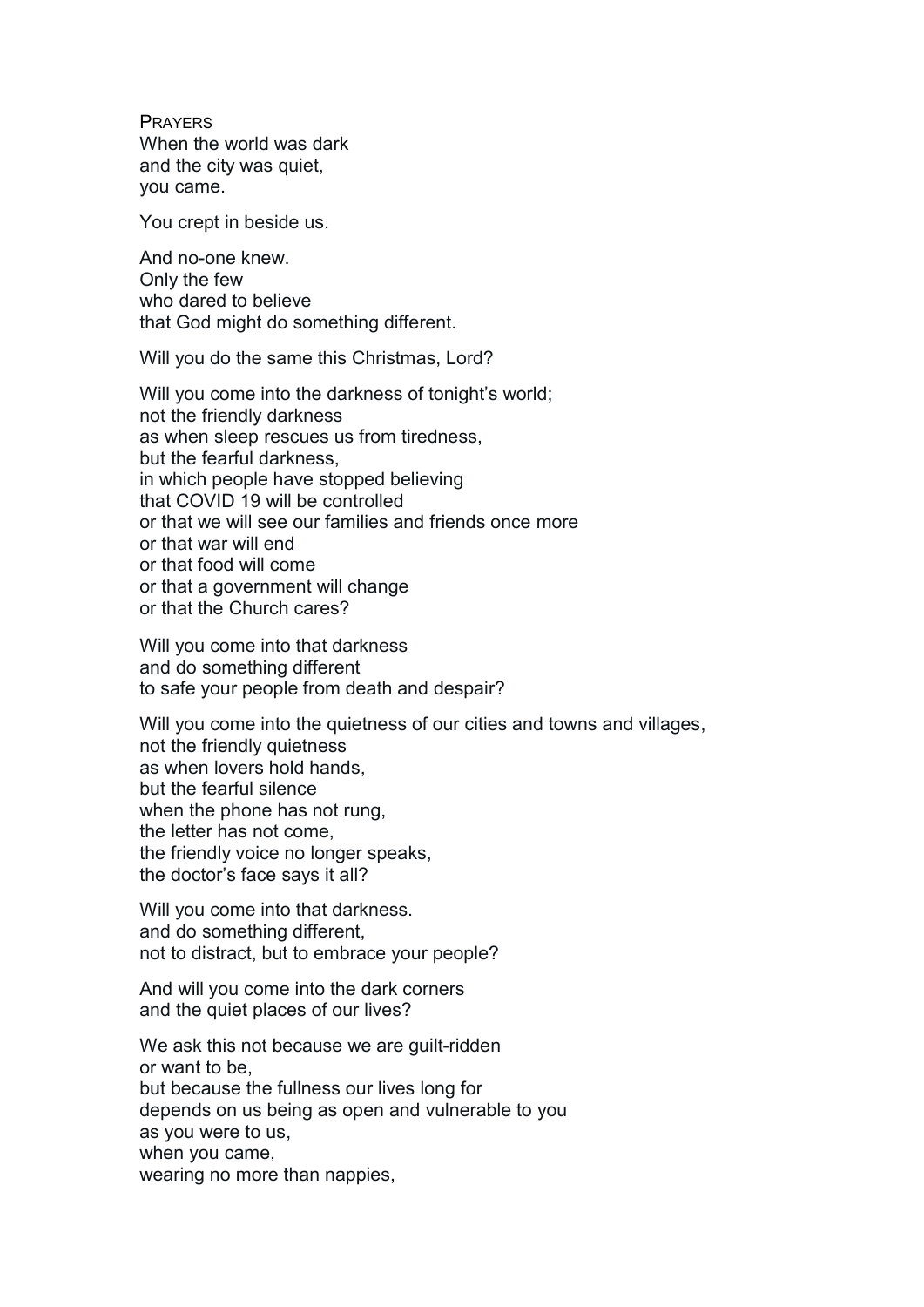and trusting human hands to hold their maker.

Will you come into our lives, if we open htem to you and do something different?

When the world was dark and the city was quiet you came,

You crept in beside us.

Do the same this Christmas, Lord, Do the same this Christmas. Amen

### **COLLECT**

We give you thanks, O God. for the gift to the world of our Redeemer; as we sing your glory at the close of this day, so may we know his presence in our hearts, who is our Saviour and our Lord. now and for ever. Amen

THE LORD'S PRAYER As we come to the ending of the day, as our Saviour taught us, so we pray Our Father in heaven, hallowed be your name your kingdom come, your will be done, on earth as in heaven. Give us today our daily bread. Forgive us our sins as we forgive those who sin against us. Lead us not into temptation but deliver us from evil. For the Kingdom the power and the glory are yours now and for ever Amen.

THE CONCLUSION In peace, we will lie down and sleep; for you alone, Lord, make us dwell in safety.

Abide with us, Lord Jesus, for the night is at hand and the day is now past.

As the night-watch looks for the morning, so do we look for you, O Christ.